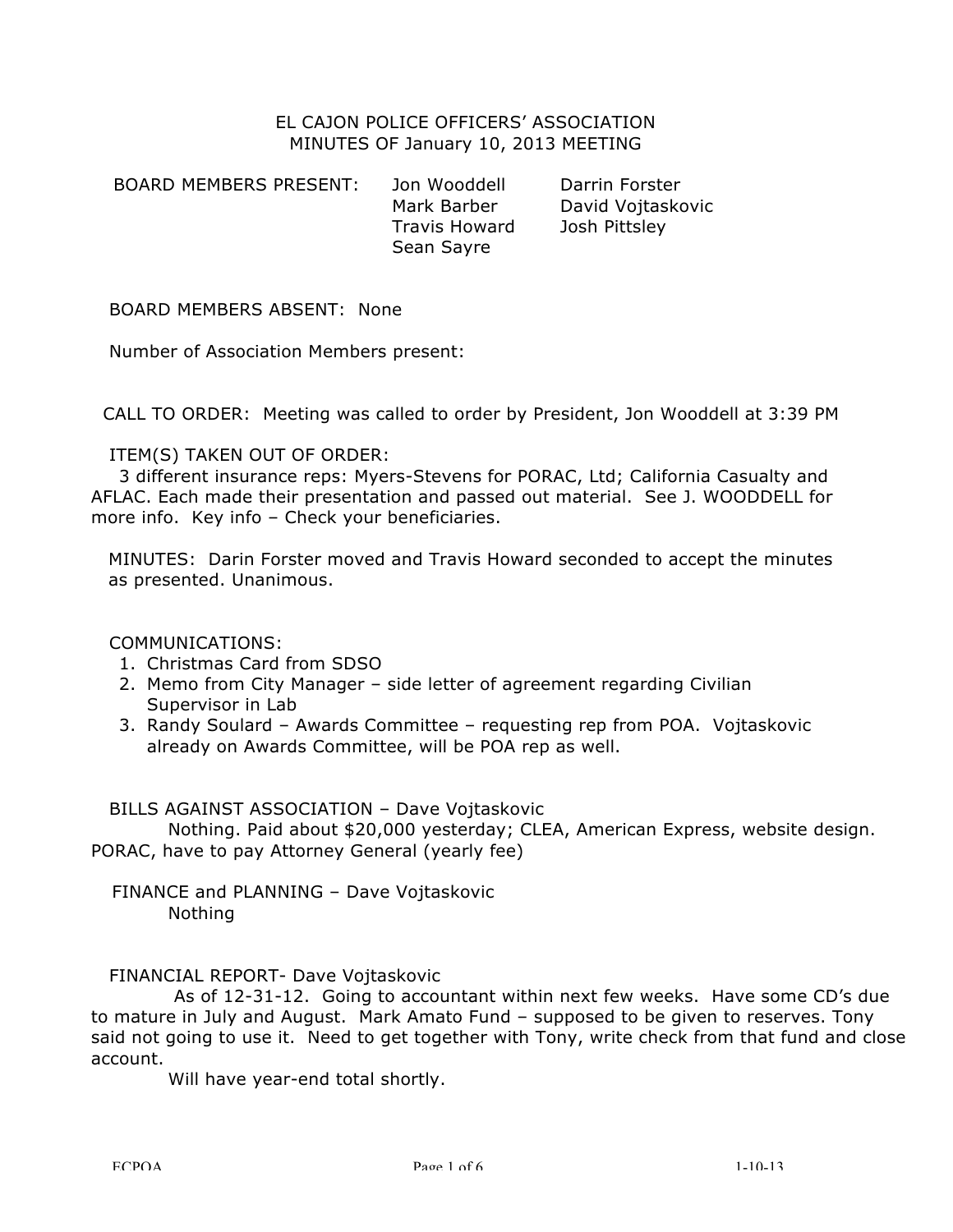Considering changing banks again. Knows we just moved to Union, nothing but hassle. Wants to go back to the El Cajon Credit Union. The board will discuss this later.

PAYMENT OF BENEFITS: Nothing

COMMITTEE REPORTS: Jon Wooddell –

# ATHLETIC – Josh Pittsley

Nothing for now. Most people don't use the gym as some do or as it should be used. Does create a distraction to some within nearby offices. Have to get along. Would like to see and explore another area to work out in. Can only do so much as city building. Need to get along. Is police Department not jungle gym or cross fit gym. Will do what he can to make equipment accessible and at peace. M-F 8-5 work on reducing impact. It can be done. After 5 and weekends, do what you want. Worse thing that can happen, is we lose the gym. Is going to try to maximize space. Will talk to the guys that use it during the peak hours and the most. Need to take care of office off of gym, that is the POA office. Would like to see an area outside, maybe motor bay. Question as to stereo system being fixed: Entirely new board, has to check into it.

 AWARDS – Dave Vojtaskovic Nothing

BY-LAWS –Sean Sayre Nothing

CITY COUNCIL MTG – No one went

DEFERRED COMP – Wooddell

ICMA and Nationwide at City Hall 1/16 and 1/17. Make an appointment.

## ELECTION:

Has to be non-board member; Asked if Paz would continue.

#### KIDS CHRISTMAS PARTY – Mike Rosas not here (gave info to Dave)

Biggest turnout in long time. Went over budget due to number of kids. Have to bump up budget for next year. Have more officers with younger kids.

## HAWAIIANAIRES –

Was Winslow who is doing it next year? Winslow and Mike Murphy. Unknown date

#### HOLIDAY PARTY – Travis Howard/Dave Vojtaskovic:

Per Dave: Overspent budget because had 15 more people, which is good. Hoped for big turnout. \$2669 for charity-Pierre Robin; \$13 639 total cost; Over \$100 for DJ; As we have negotiations this year, board will be busy. Would recommend stay at Hyatt this year and do it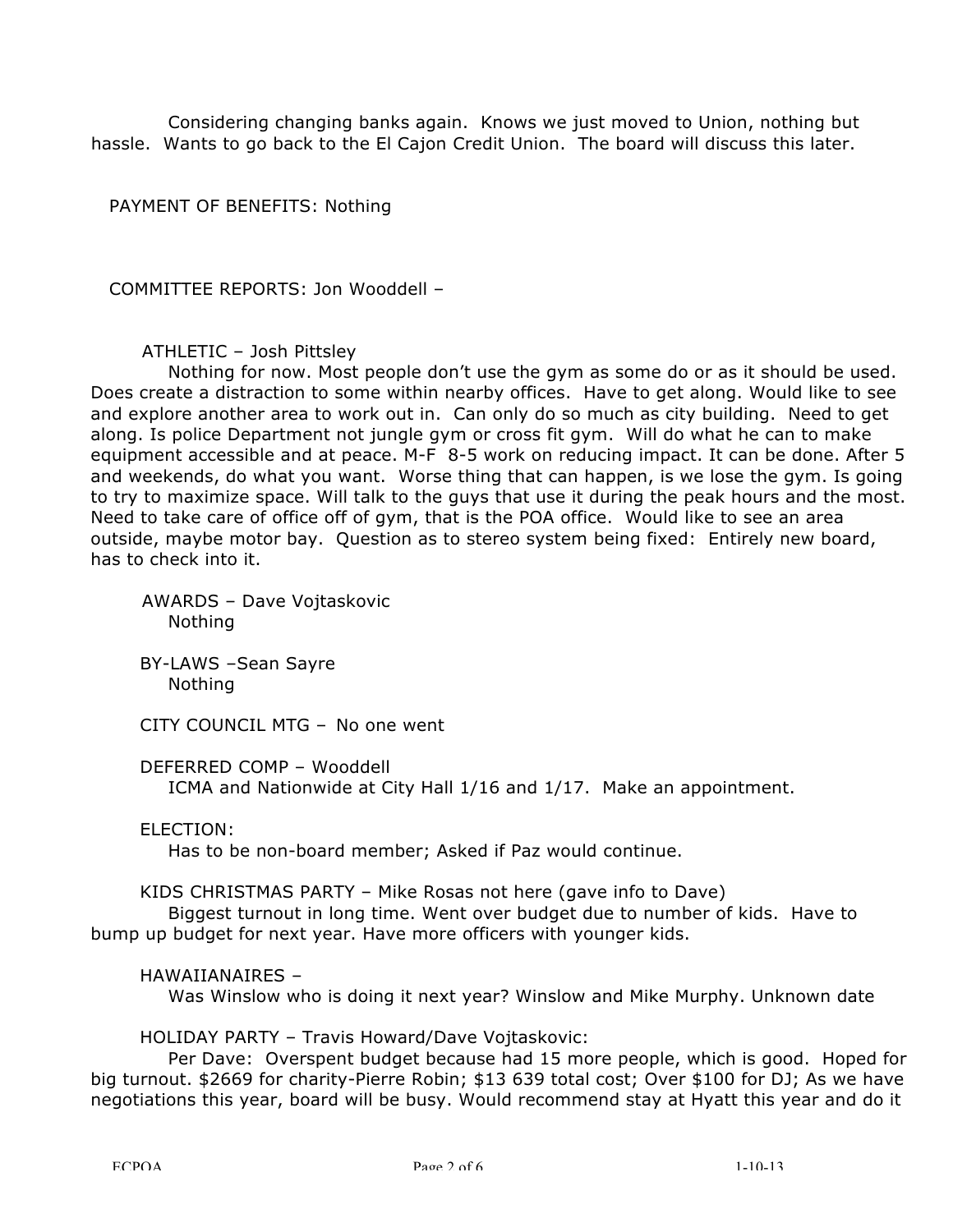as it was due to time. Searched a lot this year and won't have time this year with negotiations. Easier for us. Sheraton contacted us asking us to come back. Hyatt will only hold until  $1/24$ . Others waiting for our spot December  $15<sup>th</sup>$ . Can start party earlier but has to close at 11:30. Previously have stayed at the same place for 2-3 years. Tables were a little tight, but those that didn't want to be sitting on the dance floor didn't have to. Do it earlier with different DJ. Board will make decision.

# LEGISLATIVE PORAC PAC – Jon

Went to meeting. People want stickers. Get them at meeting - \$1.50 at meeting, \$2.00 if they bring them out. Next meeting Wooddell can't be there, board needs to step up  $-1^{st}$  Thursday every month. 5:30 at Coco's in La Mesa. Someone has to be there. Previously threw away ½ the stickers. Mark Barber said he would do the stickers.

POLITICAL ACTION – Travis Howard Nothing now

PUBLIC INFORMATION – Travis Howard

Josh and I going up to meet with website guy on the  $25<sup>th</sup>$  and will design website. Signed a two year contract and know nothing what they can and/or will do. Are sending contract so we can see what we get for money and what they can/can't do. Working with that. Facebook has 30 more "Likes". Doesn't know what to post.

RETIREMENT – Nothing. Will have a few this year. Make sure money is ready.

SALARY/BENEFITS –Darrin Forster

City's 2012 numbers came out a few weeks ago. Hired Dr. Donohue was up to 2011 and waiting on 2012 numbers. Will finish all soon and finished report should be to us shortly. Will have 10 year's worth of city financial issue. Board has decided not to share numbers negotiation committee only. Other unions are already calling asking for info. Hopefully things look good. Starting to meet and want input from everyone as to what looking for. E-mail Darrin with what you want. (Darrin, Josh and Jon are negotiation committee). Don't know if it will be Brad or someone else. Committee will discuss then take to negotiations.

P. Winslow – when all associations are done with negotiations, will you share info? No. problem is spent \$20,000 part of each member's money, and he wants to know what the city has. Understands doesn't want to share with everyone. Problem is, 1) if it gets out, there are 2 choices – hit with info or hold and see what they do. Retain the card as long as possible. Use to your advantage as need be. Can tell only certain people. This time we are coming into negotiations with a new City Manager, and HR Director who weren't here for past mistakes, only recurring is finance, which is Nancy, and she has heartburn we did it to start with. Have no problem talking about it, the whole board will not even know. Don't want to get to specific numbers. There will be a negotiation next year or the following. Already paid Donahue. He will update yearly for \$2000. Forster said based on phone conversations, it looks really good for us. City is not as bad as they have been saying for 10 years and telling us at the last few negotiations. Doesn't have exact numbers, so can't say anything, but city has not been fair and now we have proof. Discussed for a long time if we should do the study because it was expensive. When we decided to do it, there was heartburn at city hall, now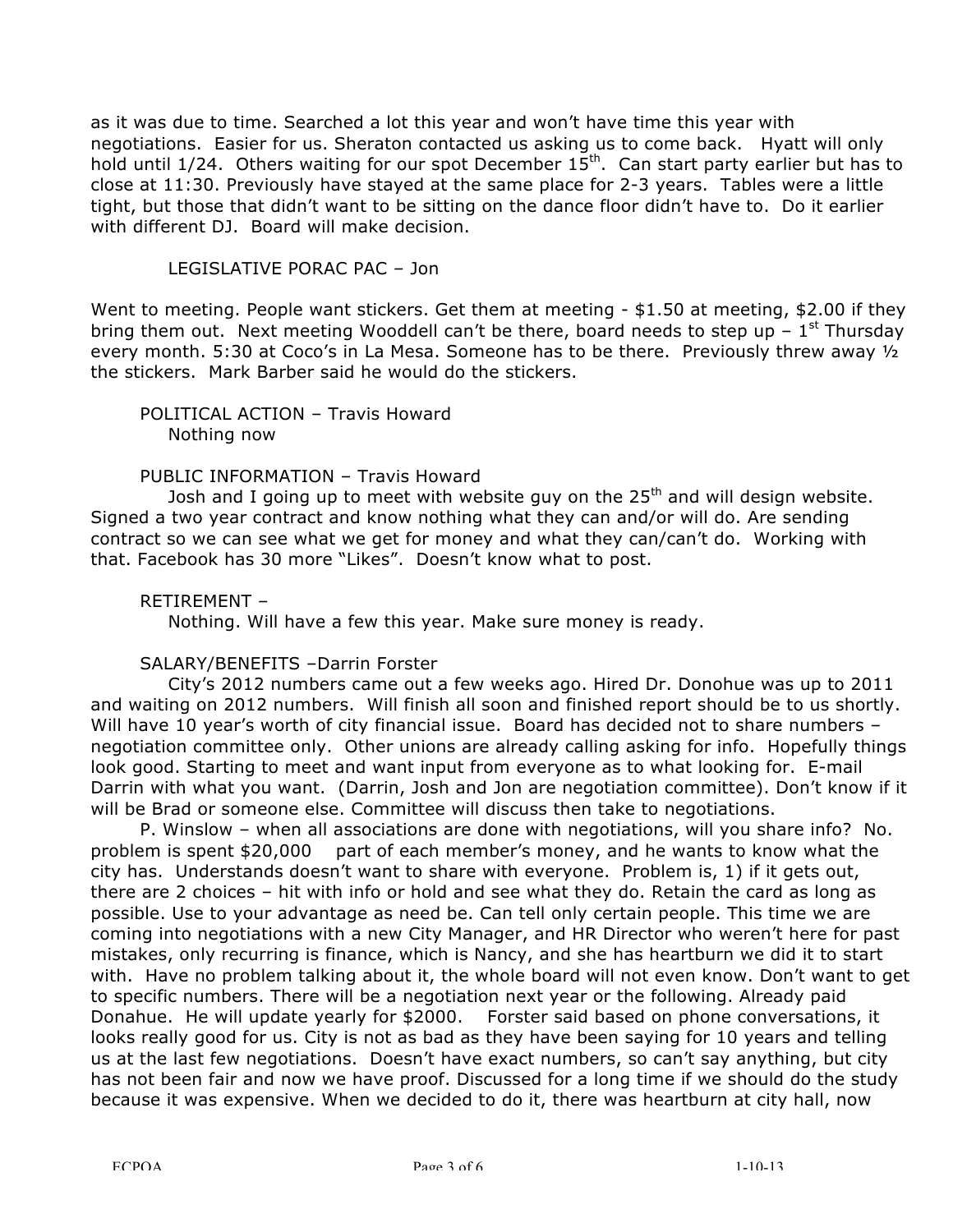they are great and agree. Thinks it will be to our advantage in the long run. High Ups in city hall called and asked us not to and we would get a raise. Chula Vista did it and disclosed numbers. Wish they hadn't. This study will help the entire city, and they didn't pay for it. City won't want to let this out. If the numbers are out, we have nothing in the future. If it gets out, there are only three people that will know it. Need the number to benefit us in negotiations, this year, next etc. It benefits us, the more we can stretch it out and benefit. PD is not same as everyone else and should not be treated the same as 5% across the board or whatever. We are different. We need to negotiate differently. Need to go on our own and negotiate on our own. Did we ask other unions if they wanted to get in on this and pay part? No, did what was best for the PD. The only ones the numbers mean anything to is the city because they know we have these, and the negotiations team who can use them. What does city of equal size and dual dollar, pay. Have nothing to gain and everything to lose by letting numbers out. May consider hiring him to sit in on our negotiations, he will understand every penny they talk about. Feels city manager, HR, etc know we are over worked, short on staff and under paid. Is pretty sure we will get something, just need to find right number.

No plan yet, just give us ideas. 9% will get us to what we lost in take away. Retirements have changes, city strapped and have limits. Didn't have to take 9%, chose to. Depends on one or multi-year contract. City probably will not want a multi-year. The membership needs to tell us bottom line, so we can work with that. Needs to be based on other numbers and what has happened over past ten years. We kind of have to be on the same page as management, like it or not. Will sit down with their team. Trying to negotiate for all the members, you may be management one day. They are part of us. We also need to know where management is at. Management is going after money in one year – 20% under median. Worst thing we can do is fracture PD in negotiations. Need to make it better as a whole.

What do we want? (E-mail Darrin) No hard fast number yet. Never put bottom line out. What do we want a besides raise.

Class – POST reimburse, PD gets ½ rest to general fund

Reimbursement class-budget If on duty, no tuition reimbursement (MEA can)

On-call differential Shift differential

Management different rules with tuition reimbursement

(School is pretty small to fight for, but it's a morale issue. Not getting something else for it)

Don't want too may little things and ignore salary. This is a negotiation tip. Schooling, cost benefit, will sit there and adjust that percentage of cash to give us those things as a balance against salary. This does not go towards retirement dollar. Stronghold needs to be cash, this goes towards retirement. Cutting little things out hasn't helped for last 6 years, still got nothing. POST reimbursement and use time are no cost items, that's what they will look at. They won't affect the bottom line, make standard of living better, because no dollars associated. Just simple adjustments. Play "Me too" if no cost item/verbiage. Still need ideas of what we want.

| Shift differential                           | On-call differential                                         |
|----------------------------------------------|--------------------------------------------------------------|
| $9\% + 8$                                    | Cash for medical                                             |
|                                              | Raise and health benefits, cafeteria doesn't help retirement |
| 100% raise +increase in medical for retirees |                                                              |
| Benefits for retirement                      |                                                              |

Raise – everyone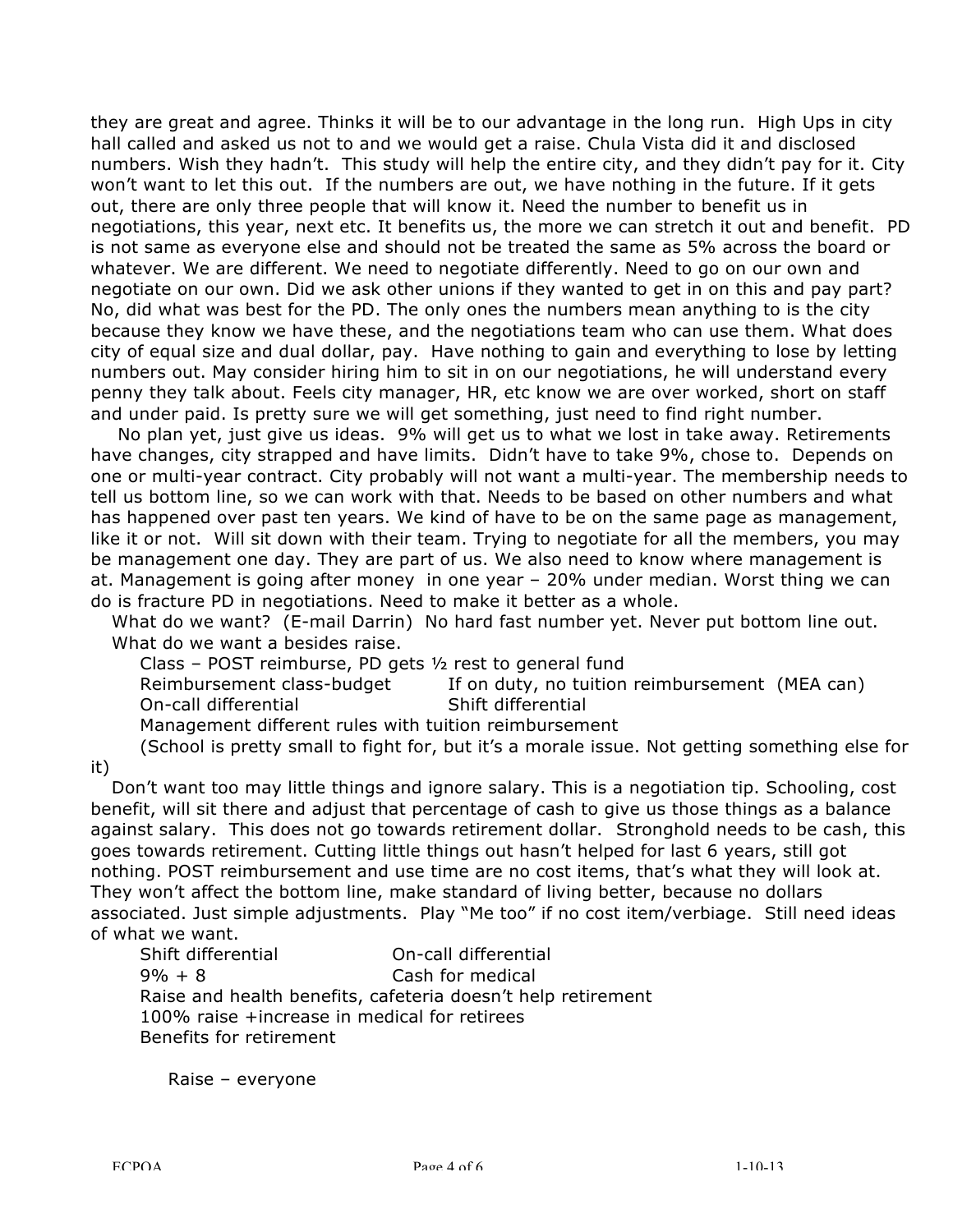Tickets, impounds, red light, etc bring in income but don't help up. Lost a lot of recruits due to salary.

Shift Differential – can lead to a lot more in retirement if work midnights the last year. See what other agency's are paying for POST Certificates (ICI classes – pay for each certificate)

Longevity pay **College degree pay** 

Go back to squad and tell them what was discussed and e-mail Darrin within next couple of weeks. All ideas will be discussed. Talk to other agencies. Happened to us, and we never did anything about it – Agents. Was pay increase and we let the city get rid of position and increase. Same as Senior Officer. Lost pay increase for ourselves. Agent was \$12,000 year over officer. Agents or Longevity pay? Agents would be awesome. Call it Senior Officer not a promotion to Agent. Would have to have certain specifications – time on, duty, etc. Automatic tier with pay increase, but could be taken away for. No testing etc, just performance generated. In 7 years hired 40 officers and are 40 below minimum. How many have we lost to other agencies? Had 5 motor officers, which created a lot of revenue. Now have regular duties and that's a loss of money. City finally realized it.

Going in optimistically to get the most we can. 7 years no raise and losing 9%, needs to come back. Want as big a sampling from everyone as possible. Will not pick and choose what to take to negotiations, will take it all. Check POA e-mail.

Wooddell was approached by Chief wanting to confirm POA not using city e-mail for political nature. Chief confirmed to City Manager that was correct. Negotiations are in this line – use POA e-mail only. Everyone has e-mail just need to get log in. If you don't have one, contact Travis. He can also forward it to your personal e-mail. Need to check email regularly 3 months 6 at the max, or new ones will not come in. This is where info will be.

## NEGOTIATIONS: Darrin Forster (See above)

## WELFARE – Travis Howard

Situation- Bob Berger's mother had stroke one day after he retired. Talk of sending flowers (she lives with him) discussion was he is no longer active member, should not send. By-laws somewhat vague, but implies active members. Weeks later she was going to her house, with her sister coming to stay with her. Thoughtful thing is to let Bob know we are here and care. Reality is one day! Travis to check to see if we still have account at florist.

Babies – Maruster had girl. Anyone know of anyone pregnant? Let Travis or Joanne know.

# UNFINISHED BUSINESS:

None

# NEW BUSINESS:

Cancelled ROT – for now. San Diego PD came in and notified they were cancelling all outside agency positions at ROT because they needed spots. POST auditor (here to do background audit) said that's Bull shit why doesn't ECPD do their own. Write it up, have to have own instructors. Will have someone from POST come to us to teach instructor